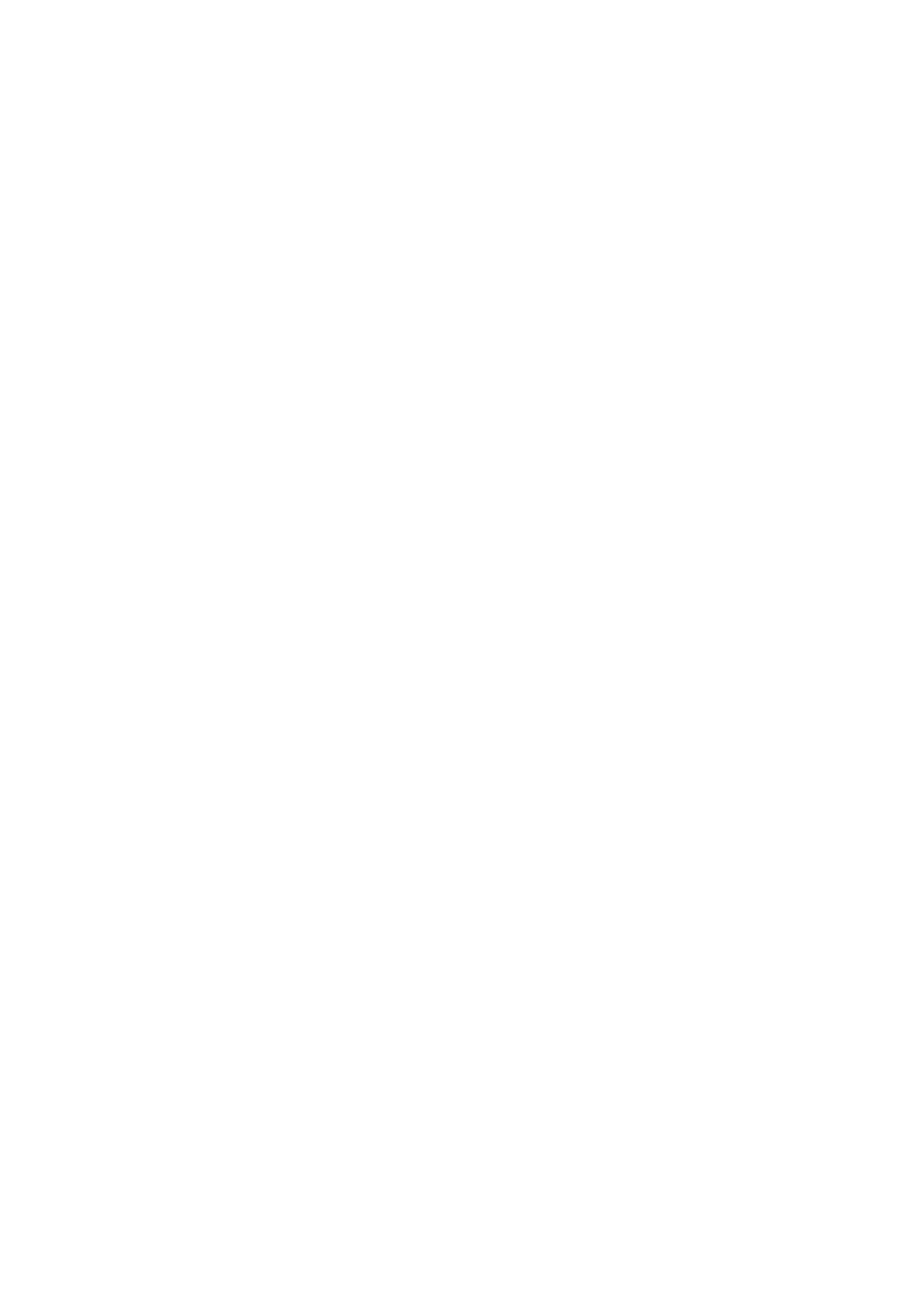#### **In the case of S.L. v. Austria,**

The European Court of Human Rights (First Section), sitting as a Chamber composed of:

Mr C.L. ROZAKIS, *President*,

Mrs F. TULKENS,

Mr G. BONELLO,

Mrs N. VAJIĆ,

Mrs S. BOTOUCHAROVA,

Mr A. KOVLER,

Mrs E. STEINER, *judges*,

and Mr S. NIELSEN, *Deputy Section Registrar*,

Having deliberated in private on 5 December 2002,

Delivers the following judgment, which was adopted on that date:

## PROCEDURE

1. The case originated in an application (no. 45330/99) against the Republic of Austria lodged with the European Commission of Human Rights ("the Commission") under former Article 25 of the Convention for the Protection of Human Rights and Fundamental Freedoms ("the Convention") by an Austrian national, Mr S.L. ("the applicant"), on 19 October 1998.

2. The applicant was represented by Mr H. Graupner, a lawyer practising in Vienna. The Austrian Government ("the Government") were represented by their Agent, Ambassador H. Winkler, Head of the International Law Department at the Federal Ministry of Foreign Affairs.

3. The applicant alleged that the maintenance in force of Article 209 of the Austrian Criminal Code, which penalised homosexual acts of adult men with consenting adolescents between fourteen and eighteen years of age, violated his right to respect for his private life and was discriminatory.

4. The application was allocated to the Third Section of the Court (Rule 52 § 1 of the Rules of Court). Within that Section, the Chamber that would consider the case (Article 27 § 1 of the Convention) was constituted as provided in Rule 26 § 1.

5. On 1 November 2001 the Court changed the composition of its Sections (Rule 25 § 1). This case was assigned to the newly composed First Section.

6. By a decision of 22 November 2001 the Court declared the application admissible.

7. The applicant filed observations on the merits (Rule 59 § 1).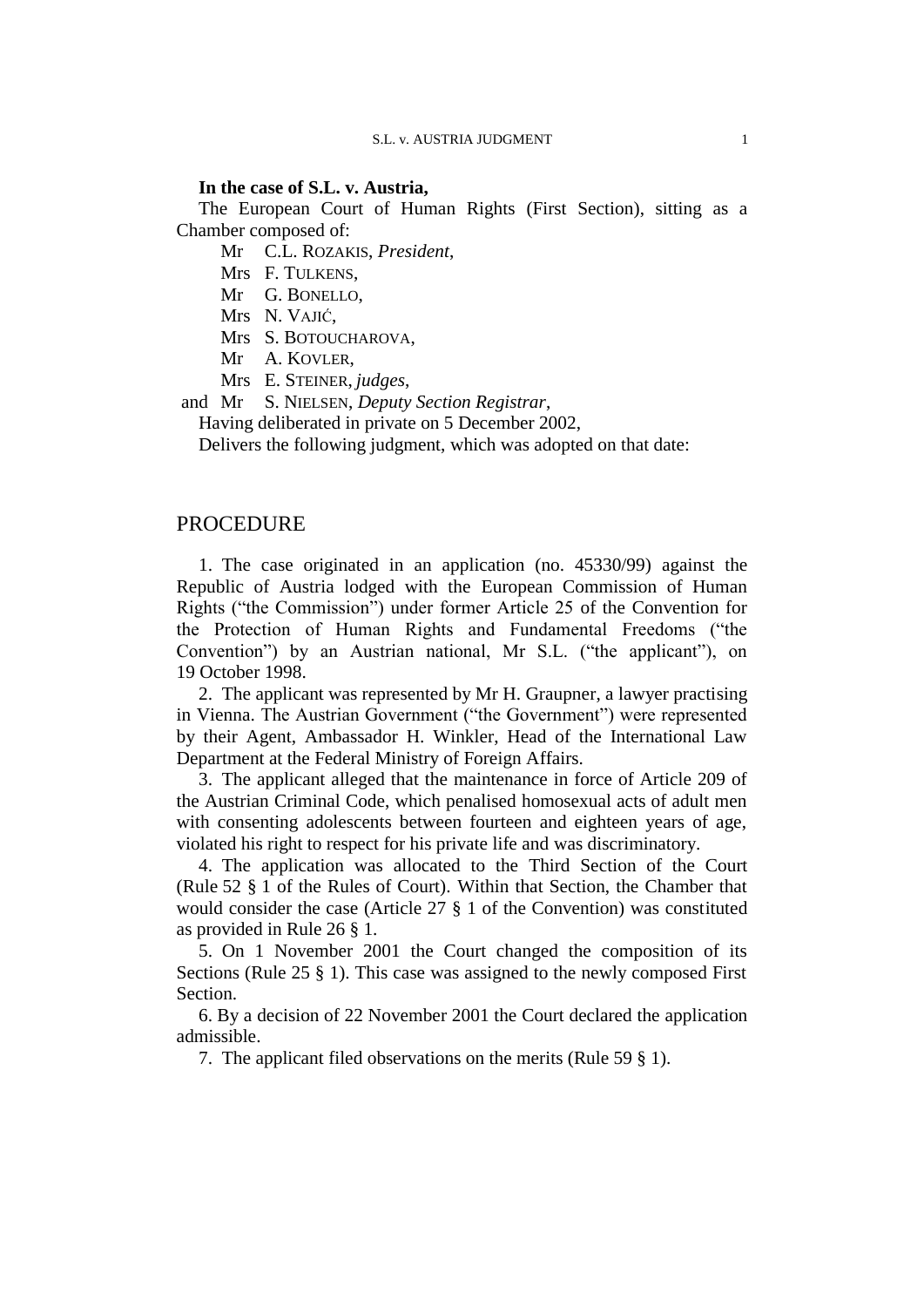# THE FACTS

#### I. THE CIRCUMSTANCES OF THE CASE

8. The applicant was born in 1981 and lives in Bad Gastein (Austria).

9. At about the age of eleven or twelve the applicant began to be aware of his sexual orientation. While other boys were attracted by women, he realised that he was emotionally and sexually attracted by men, in particular by men who are older than himself. At the age of fifteen he was sure of his homosexuality.

10. The applicant submits that he lives in a rural area where homosexuality is still taboo. He suffers from the fact that he cannot live his homosexuality openly and - until he reached the age of eighteen - could not enter into any fulfilling sexual relationship with an adult partner for fear of exposing that person to criminal prosecution under Article 209 of the Criminal Code (*Strafgesetzbuch*), of being obliged to testify as a witness on the most intimate aspects of his private life and of being stigmatised by society should his sexual orientation become known.

#### II. RELEVANT DOMESTIC LAW AND BACKGROUND

### **A. The Criminal Code**

11. Any sexual acts with persons under fourteen years of age are punishable under Articles 206 and 207 of the Criminal Code.

12. Article 209 of the Criminal Code, in the version in force at the material time, read as follows:

"A male person who after attaining the age of nineteen fornicates with a person of the same sex who has attained the age of fourteen years but not the age of eighteen years shall be sentenced to imprisonment for between six months and five years."

13. This provision was aimed at consensual homosexual acts, as any sexual act of adults with persons up to nineteen years of age are punishable under Article 212 of the Criminal Code if the adult abuses a position of authority (parent, employer, teacher, doctor, etc.). Any sexual acts involving the use of force or threats are punishable as rape, pursuant to Article 201, or sexual coercion pursuant to Article 202 of the Criminal Code. Consensual heterosexual or lesbian acts between adults and persons over fourteen years of age are not punishable.

14. Offences under Article 209 were regularly prosecuted, an average of sixty criminal proceedings being opened per year, out of which a third resulted in a conviction. As regards the penalties applied, a term of imprisonment usually exceeding three months was imposed in 65 to 75% of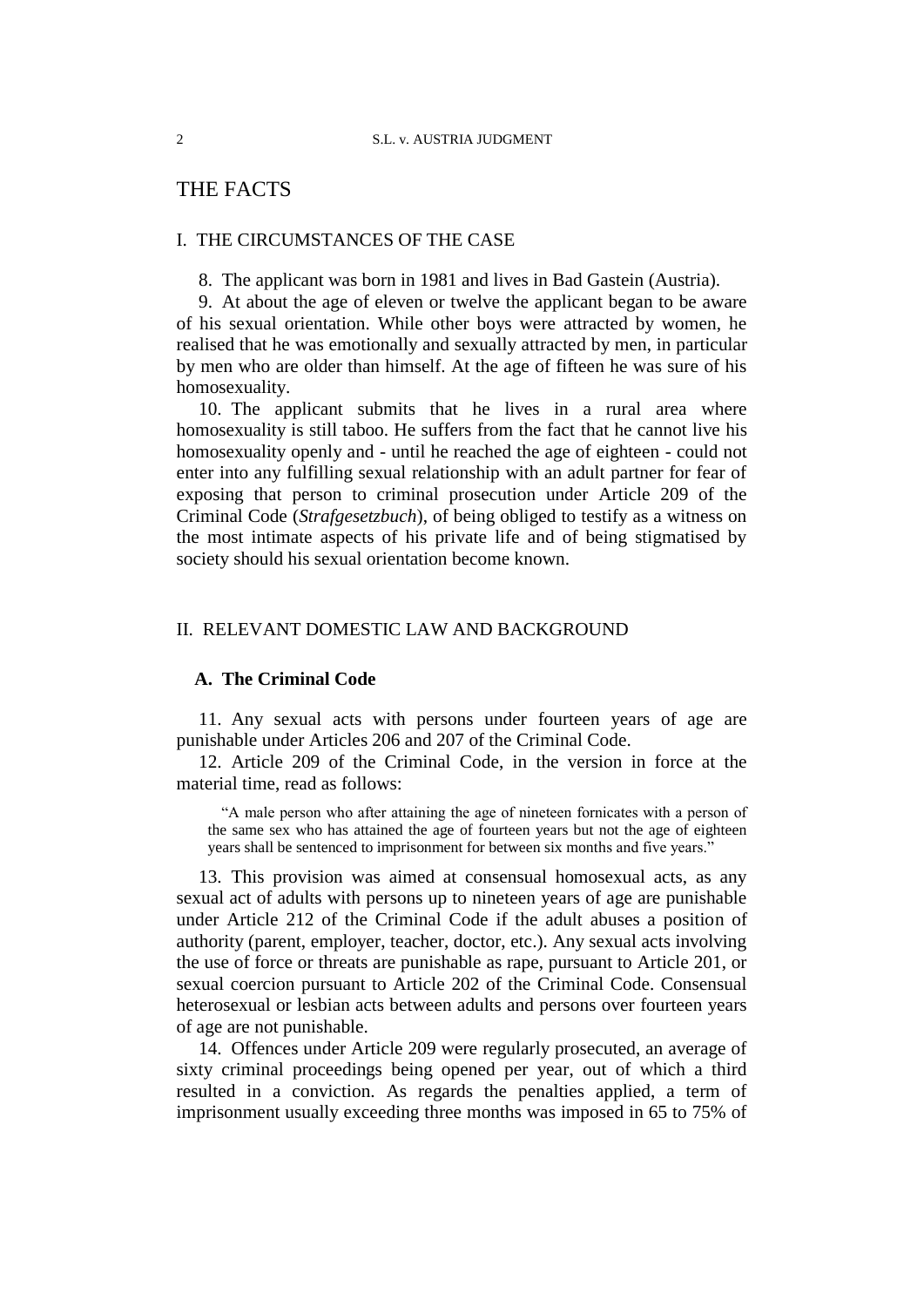the cases, of which 15 to 25% were not suspended on probation. According to information given by the Federal Minister for Justice in reply to a parliamentary request, in the year 2001 three persons were serving a term of imprisonment based only or mainly on a conviction under Article 209 of the Criminal Code and four others were held in detention on remand in proceedings relating exclusively to charges under Article 209.

15. On 10 July 2002, following the Constitutional Court's judgment of 21 June 2002 (see below), Parliament decided to repeal Article 209 of the Criminal Code. In addition, it introduced Article 207b of the Criminal Code, which penalises sexual acts with a person under sixteen years of age if that person is for certain reasons not mature enough to understand the meaning of the act and the offender takes advantage of this immaturity or if the person under sixteen years of age is in a predicament and the offender takes advantage of that situation. Further Article 207b penalises inducing persons under eighteen years of age to engage in sexual activities by payment. Article 207b applies irrespective of whether the sexual acts at issue are heterosexual, homosexual or lesbian. The above amendment, published in the Official Gazette (*Bundesgesetzblatt*) no. 134/2002, entered into force on 14 August 2002.

#### **B. Proceedings before the Constitutional Court**

16. In a judgment of 3 October 1989, the Constitutional Court found that Article 209 of the Criminal Code was compatible with the principle of equality under constitutional law and in particular with the prohibition on gender discrimination contained therein. That judgment was given upon the complaint of a person who subsequently brought his case before the Commission (*Z. v. Austria*, no. 17279/90, Commission decision of 13 May 1992, unreported).

17. The relevant passage of the Constitutional Court's judgment reads as follows:

"The development of the criminal law in the last few decades has shown that the legislature is striving to apply the system of criminal justice in a significantly more restrictive way than before in pursuance of the efforts it is undertaking in connection with its policy on the treatment of offenders, which have become known under the general heading of "decriminalisation". This means that it leaves offences on the statute book or creates new offences only if such punishment of behaviour harmful to society is still found absolutely necessary and indispensable after the strictest criteria have been applied. The criminal provision which has been challenged is included in the group of acts considered unlawful in order to protect - to an extent thought to be unavoidable - a young, maturing person from developing sexually in the wrong way. ('Homosexual acts are only offences of relevance to the criminal law inasmuch as a dangerous strain must not be placed by homosexual experiences upon the sexual development of young males ...' *Pallin* in *Foregger/Nowakowski* (publishers), Vienna commentary to the Criminal Code, 1980, para. 1 on Article 209 ...). Seen in this light, it is the conviction of the Constitutional Court that from the point of view of the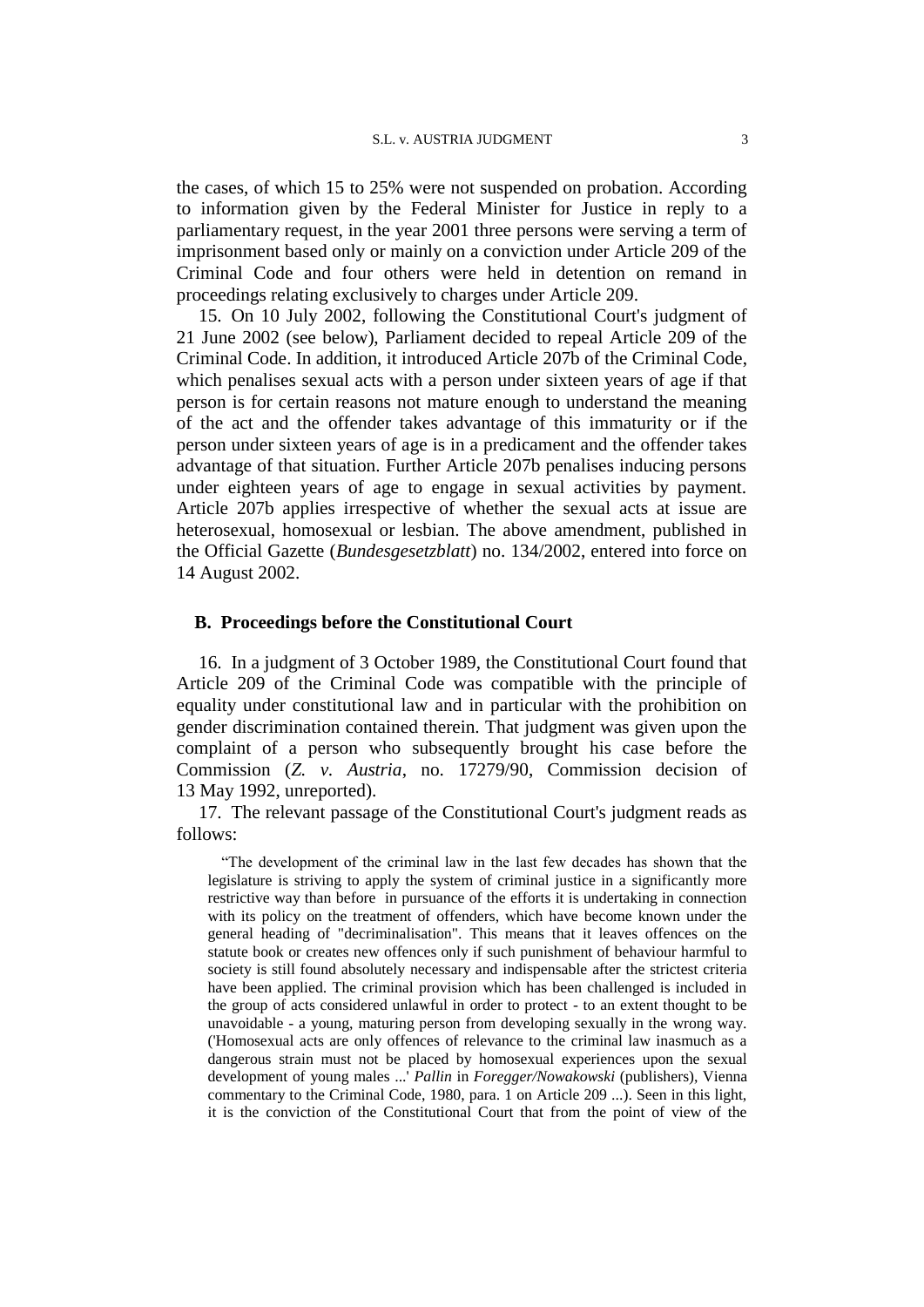principle of equality contained in section 7 para. 1 of the Federal Constitutional Law and section 2 of the Basic Constitutional Act those legislating on the criminal law cannot reasonably be challenged for taking the view, by reference to authoritative expert opinions coupled with experience gained, that homosexual influence endangers maturing males to a significantly greater extent than girls of the same age, and concluding that it is necessary to punish under the criminal law homosexual acts committed with young males, as provided for under Article 209 of the Penal Code. This conclusion was also based on their views of morality, which they wanted to impose while duly observing the current policy on criminal justice which aims at moderation and at restricting the punishment of offences (while carefully weighing up all the manifold advantages and disadvantages). Taking everything into account, we are dealing here with a distinction which is based on factual differences and therefore constitutionally admissible from the point of view of section 7 para. 1 of the Federal Constitutional Law, in conjunction with section 2 of the Basic Constitutional Act."

18. On 29 November 2001 the Constitutional Court dismissed the Innsbruck Regional Court's request to review the constitutionality of Article 209 of the Criminal Code.

19. The Regional Court had argued, *inter alia*, that Article 209 violated Articles 8 and 14 of the Convention as the theory that male adolescents ran a risk of being recruited into homosexuality on which the Constitutional Court had relied in its previous judgment, had since been refuted. The Constitutional Court found that the issue was *res judicata*. It noted that the fact that it had already given a ruling on the same provision did not prevent it from reviewing it anew, if there was a change in the relevant circumstances or different legal argument. However, the Regional Court had failed to give detailed reasons for its contention that relevant scientific knowledge had changed to such an extent that the legislator was no longer entitled to set a different age limit for consensual homosexual relations than for consensual heterosexual or lesbian relations.

20. On 21 June 2002, upon a further request for review made by the Innsbruck Regional Court, the Constitutional Court found that Article 209 Criminal Code was unconstitutional.

21. The Regional Court had argued, firstly, as it had done previously, that Article 209 of the Criminal Code violated Articles 8 and 14 of the Convention and, secondly, that it was incompatible with the principle of equality under constitutional law and with Article 8 of the Convention, as a relationship between male adolescents between fourteen and nineteen years of age was first legal, but became punishable as soon as one reached the age of nineteen and became legal again when the second one reached the age of eighteen. The Constitutional Court held that the second argument differed from the arguments which it had examined in its judgment of 3 October 1989 and that it was therefore not prevented from considering it. It noted that Article 209 concerned only consensual homosexual relations between men aged over nineteen and adolescents between fourteen and eighteen years of age. In the fourteen-to nineteen-year age bracket homosexual acts between persons of the same age (for instance two sixteen-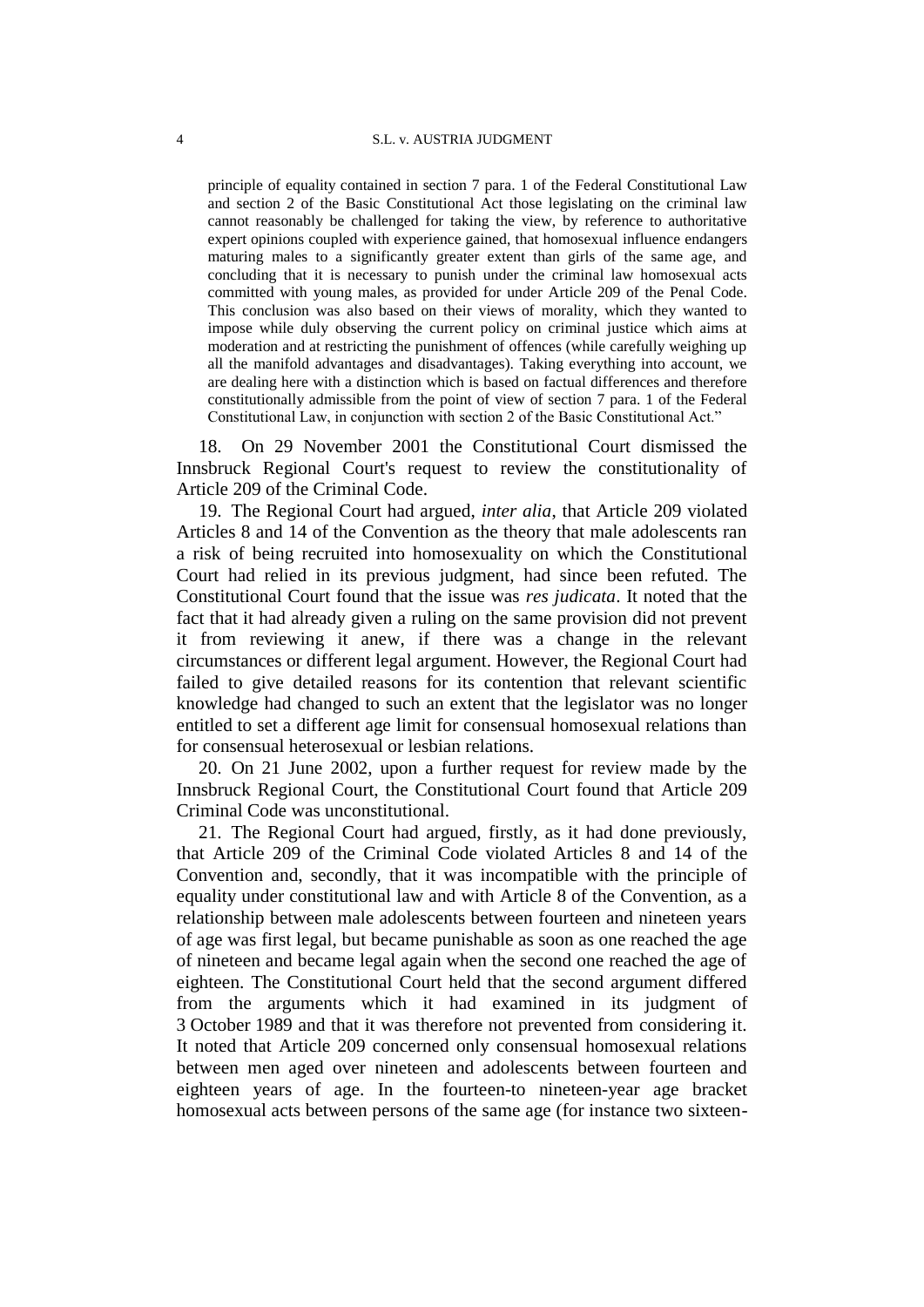#### S.L. v. AUSTRIA JUDGMENT 5

year-olds) or of persons with a one-to five-year age difference were not punishable. However, as soon as one partner reached the age of nineteen, such acts constituted an offence under Article 209 of the Criminal Code. They became legal again when the younger partner reached the age of eighteen. Given that Article 209 did not only apply to occasional relations but also covered ongoing relationships, it led to rather absurd results, namely a change of periods during which the homosexual relationship of two partners was first legal, than punishable and then legal again and could therefore not be considered to be objectively justified.

#### **C. Parliamentary debate**

22. In the spring of 1995 the Social Democratic Party, the Green Party and the Liberal Party brought motions in Parliament to repeal Article 209 of the Criminal Code. They argued in particular that the legislator in the 1970s had justified this provision on the theory that male adolescents were at a risk of being recruited into homosexuality while female adolescents were not. However, modern science had shown that sexual orientation was already established at the beginning of puberty. Moreover, different ages of consent were not in line with European standards. In this respect they referred in particular to Recommendation 924/1981 of the Parliamentary Assembly of the Council of Europe which had advocated equal ages of consent for heterosexual and homosexual relations. Protection of juveniles against sexual violence and abuse was sufficiently afforded by other provisions of the Criminal Code, irrespective of their sexual orientation.

23. Subsequently, on 10 October 1995, a sub-committee of the Legal Affairs Committee of Parliament heard evidence from eleven experts in various fields such as medicine, sexual science, AIDS prevention, developmental psychology, psychotherapy, psychiatry, theology, law and human-rights law. Nine were clearly in favour of repealing Article 209, an important argument for the experts in the fields of medicine, psychology and psychiatry being that sexual orientation was, in the majority of cases, established before the age of puberty, which disproved the theory that male adolescents were recruited into homosexuality by homosexual experiences. Another recurring argument was that penalising homosexual relations made AIDS prevention more difficult. Two experts were in favour of keeping Article 209: one simply stated that he considered it necessary for the protection of male adolescents; the other considered that despite the fact that there was no such thing as being recruited into homosexuality, not all male adolescents were already sure of their sexual orientation and it was therefore better to give them more time to establish their identity.

24. On 27 November 1996 Parliament held a debate on the motion to repeal Article 209 of the Criminal Code. Those speakers who were in favour of repealing Article 209 relied on the arguments of the majority of the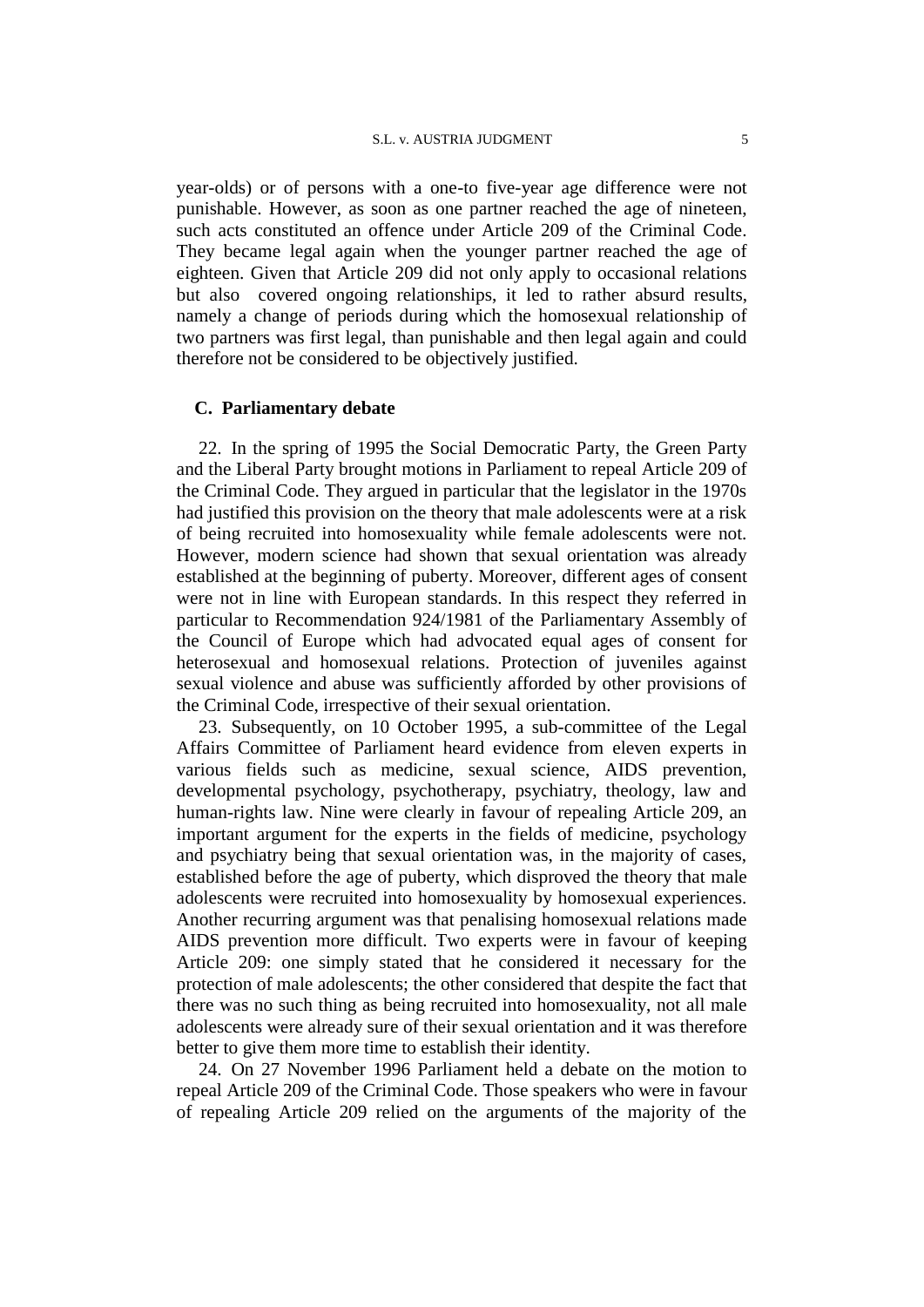experts heard in the sub-committee. Of those speakers who were in favour of keeping Article 209, some simply expressed their approval while others emphasised that they still considered the provision necessary for those male adolescents who were not sure of their sexual orientation. There was an equal vote at the close of the debate (91 to 91). Consequently, Article 209 remained on the statute book.

25. On 17 July 1998 the Green Party again brought a motion before Parliament to repeal Article 209 of the Criminal Code. The ensuing debate followed much the same lines as before. The motion was rejected by 81 votes to 12.

26. On 10 July 2002 Parliament decided to repeal Article 209 of the Criminal Code (see paragraph 15 above).

#### THE LAW

## I. ALLEGED VIOLATION OF ARTICLE 8 OF THE CONVENTION TAKEN ALONE AND IN CONJUNCTION WITH ARTICLE 14

27. The applicant complained about the maintenance in force of Article 209 of the Criminal Code which criminalises homosexual acts of adult men with consenting adolescents between fourteen and eighteen years of age. Relying on Article 8 of the Convention, taken alone and in conjunction with Article 14, he alleged that his right to respect for his private life had been violated and that the contested provision was discriminatory, as heterosexual or lesbian relations between adults and adolescents in the same age bracket were not punishable.

Article 8 provides:

"1. Everyone has the right to respect for his private and family life, his home and his correspondence.

2. There shall be no interference by a public authority with the exercise of this right except such as is in accordance with the law and is necessary in a democratic society in the interests of national security, public safety or the economic well-being of the country, for the prevention of disorder or crime, for the protection of health or morals, or for the protection of the rights and freedoms of others."

#### Article 14 provides:

"The enjoyment of the rights and freedoms set forth in [the] Convention shall be secured without discrimination on any ground such as sex, race, colour, language, religion, political or other opinion, national or social origin, association with a national minority, property, birth or other status."

28. Given the nature of the complaints, the Court deems it appropriate to examine the case directly under Article 14, taken together with Article 8.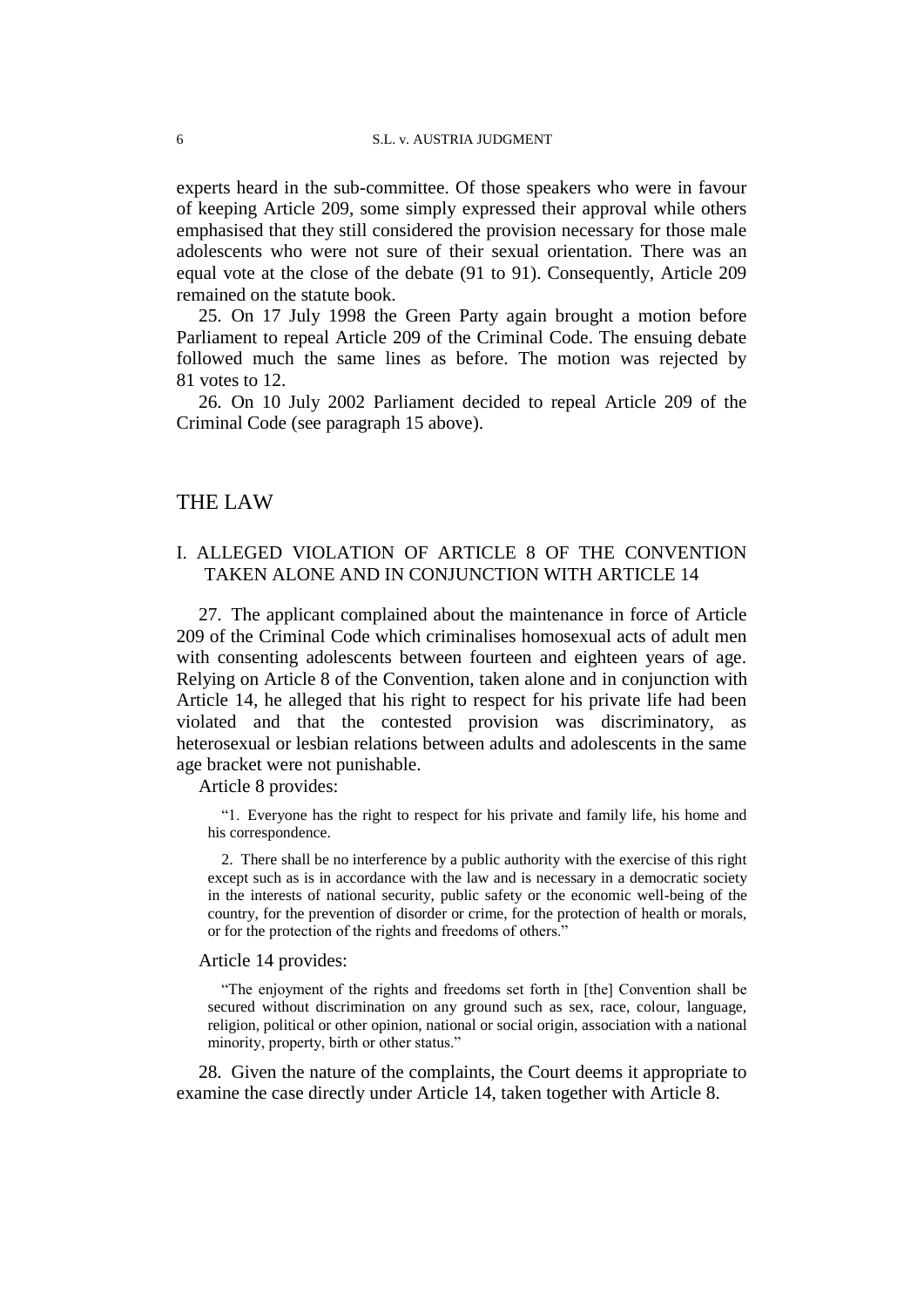29. It is not in dispute that the present case falls within the ambit of Article 8, concerning as it does a most intimate aspect of the applicant's private life (see, for instance, *Dudgeon v. the United Kingdom*, judgment of 22 October 1981, Series A no. 45, p. 21, § 52; *Smith and Grady v. the United Kingdom*, nos. 33985/96 and 33986/96, § 90, EHCR 1999-VI). Article 14 therefore applies.

30. The applicant asserted that in Austria, like in the majority of European countries, heterosexual and lesbian relations between adults and consenting adolescents over fourteen years of age were not punishable. He submitted that there was nothing to indicate that adolescents needed more protection against consensual homosexual relations with adults than against such heterosexual or lesbian relations. While not being necessary for protecting male adolescents in general, Article 209 of the Criminal Code also hampered homosexual adolescents in their development by attaching social stigma to their relations with adult men and to their sexual orientation in general. In this connection, the applicant, referring to the Court's caselaw, asserted that any interference with a person's sexual sphere and any difference in treatment based on sex or sexual orientation requires particularly weighty reasons (see *Smith and Grady v. the United Kingdom*, cited above, § 94, and *A.D.T v. the United Kingdom*, no. 35765/97, § 36, 31 July 2000, unreported).

31. This was all the more true in a field where a European consensus existed to reduce the age of consent for homosexual relations. Despite the fact that a European consensus had been growing ever since the introduction of his application, the Government had failed to come forward with any valid justification for upholding, until very recently, a different age of consent for homosexual relations than for heterosexual or lesbian relations. In particular, the applicant pointed out that in April 1997, in September and December 1998 and again in July 2001, the European Parliament had requested Austria to repeal Article 209. Similarly, the Human Rights Committee, set up under the International Covenant on Civil and Political Rights, has found that Article 209 was discriminatory. The Parliamentary Assembly of the Council of Europe issued two recommendations in 2000 advocating equal ages of consent for heterosexual, lesbian and homosexual relations and a number of member States of the Council of Europe have recently introduced equal ages of consent.

32. Further, the applicant pointed out that the Commission, in the Sutherland case (*Sutherland v. the United Kingdom*, no. 25186/94, Commission's report of 1 July 1997, unreported) had departed from its earlier case-law relied on by the Government. In his view, the difference between the present application and the Sutherland case is not decisive, as the fact that under United Kingdom law in force at the material time, the adolescent partner was also punishable was only referred to by the Commission as a subsidiary argument. As to the Government's further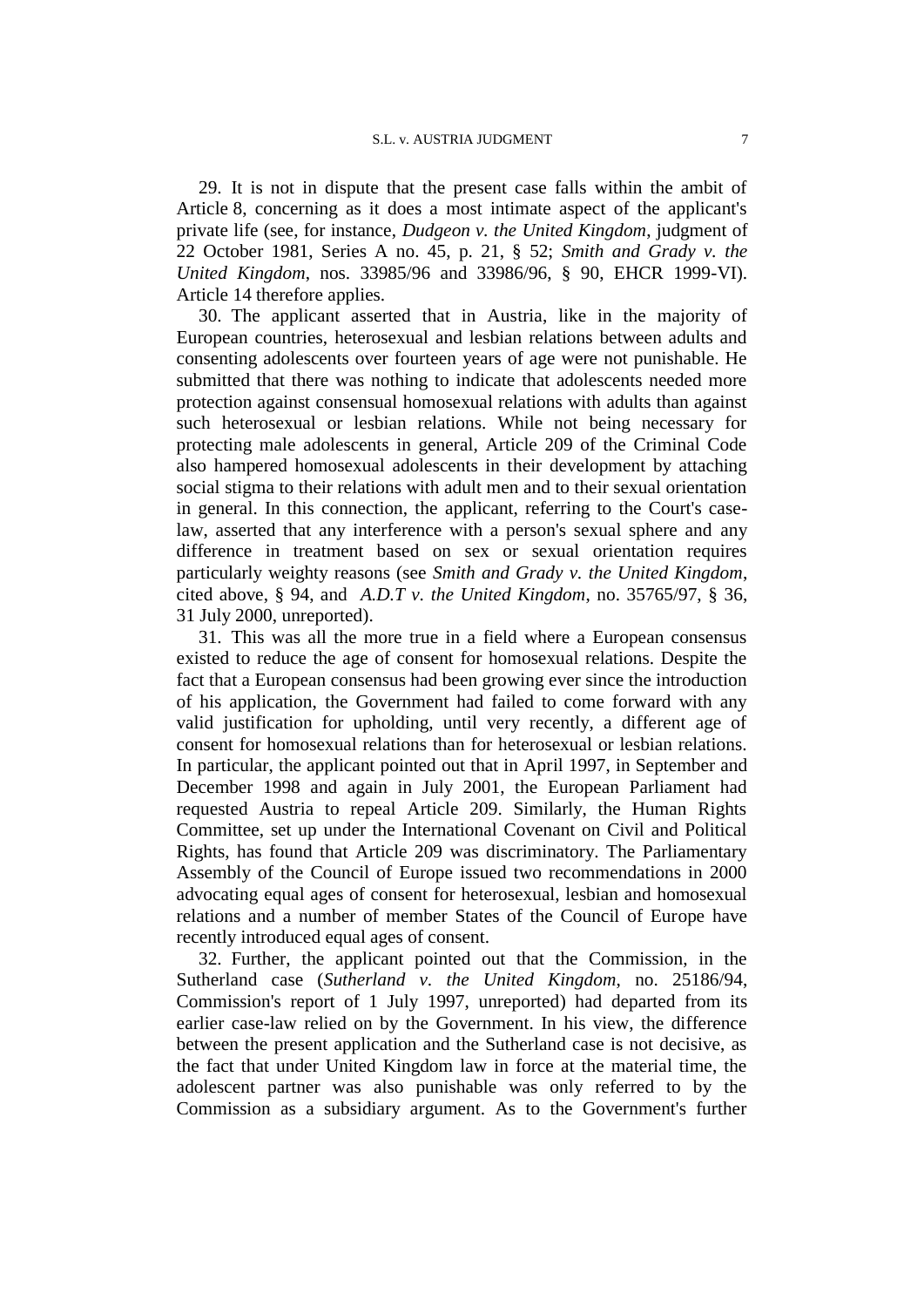argument that Article 209 was still considered necessary for the protection of male adolescents, he submitted that the great majority of scientific experts whose evidence had been heard in Parliament in 1995 had disagreed with this view.

33. The Government drew attention to the recent amendment of the Criminal Code. They asserted that the applicant, who has always claimed to be attracted by men older than himself, runs no risk of being punished for any homosexual relations under the newly created section 207b of the Criminal Code. The Government therefore stated that their position remained unchanged and maintained their previous submissions.

34. The Government referred to the Constitutional Court's ruling of 3 October 1989 and to the case-law of the Commission (cf. *Z. v. Austria*, no. 17279/90, Commission decision of 13 May 1992, unreported, and *H.F. v. Austria*, no. 22646/93, Commission decision of 26 June 1995, unreported) pointing out that the Commission had found no indication of a violation either of Article 8 alone or taken in conjunction with Article 14 of the Convention in respect of Article 209 of the Austrian Criminal Code. As to the aforementioned case of *Sutherland v. the United Kingdom*, the Government pointed out that there was an important difference, namely that under Article 209 of the Austrian Criminal Code, the adolescent participating in the offence was not punishable. Moreover, they referred to the fact that, in 1995, the Austrian Parliament had heard numerous experts and had discussed Article 209 extensively with a view to abolishing it, but had decided to uphold it, as the provision was still considered necessary, within the meaning of Article 8 § 2 of the Convention, for the protection of male adolescents.

35. The Court notes at the outset that, following the Constitutional Court's judgment of 21 June 2002, Article 209 of the Criminal Code has been repealed. The amendment in question entered into force on 14 August 2002. However, this development does not affect the applicant's status as a victim within the meaning of Article 34 of the Convention. In this connection, the Court reiterates that a decision or measure favourable to the applicant is not in principle sufficient to deprive him of his status as a victim unless the national authorities have acknowledged, either expressly or in substance, and then afforded redress for, the breach of the Convention (see, for instance, *Dalban v. Romania* [GC], no. 28114/95, § 44, ECHR 1999-VI). In the admissibility decision of 22 November 2001 in the present case, the Court accepted that the applicant, who has always asserted that he felt attracted by men older than himself, was prevented by Article 209 of the Criminal Code from entering into any sexual relationship corresponding to his disposition. Accordingly, it found that he was directly affected by the maintenance in force of Article 209 until he attained the age of eighteen. Having regard to the present situation, the Court considers that the Constitutional Court's judgment, which is based on other grounds than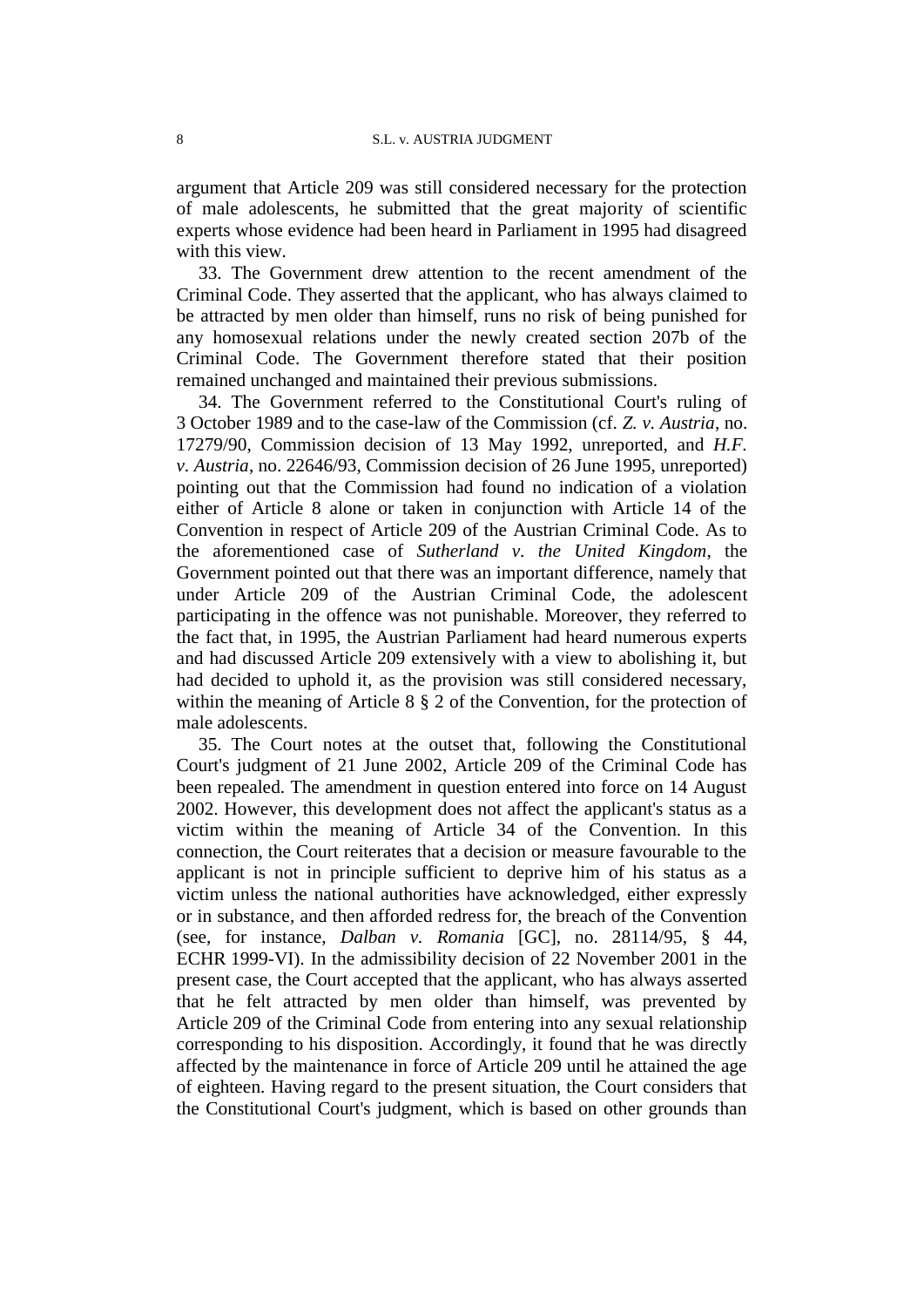those relied on in the present application, has not acknowledged let alone afforded redress for the alleged breach of the Convention. Nor can it be said that the "matter has been resolved" within the meaning of Article 37  $\S$  1 (b) of the Convention. The present case differs from the Sutherland case which has been struck off the Court's list upon the request of the parties, who had reached a settlement following a change in domestic law (*Sutherland v. the United Kingdom* [GC], no. 25186/94, 27 March 2001, unreported).

36. According to the Court's established case-law, a difference in treatment is discriminatory for the purposes of Article 14 if it "has no objective and reasonable justification", that is if it does not pursue a "legitimate aim" or if there is not a "reasonable relationship of proportionality between the means employed and the aim sought to be realised". Moreover, the Contracting States enjoy a certain margin of appreciation in assessing whether and to what extent differences in otherwise similar situations justify a different treatment (see the *Karlheinz Schmidt v. Germany* judgment of 18 July 1994, Series A no. 291-B, pp. 32– 33, § 24; *Salgueiro da Silva Mouta v. Portugal*, no. 33290/96, § 29, ECHR 1999-IX and *Fretté v. France*, no. 36515/97, §§ 34 and 40, ECHR 2002-I).

37. The applicant complained about a difference in treatment based on his sexual orientation. In this connection, the Court reiterates that sexual orientation is a concept covered by Article 14 (see the above-cited *Salgueiro da Silva Mouta v. Portugal* case, § 28). Just like differences based on sex, (see the *Karlheinz Schmidt v. Germany* judgment, ibid. and the *Petrovic v. Austria* judgment of 27 March 1998, *Reports of Judgments and Decisions* 1998-II, p. 587, § 37), differences based on sexual orientation require particularly serious reasons by way of justification (see the above-cited *Smith and Grady v. the United Kingdom* case, § 90).

38. The Government asserted that the contested provision served to protect the sexual development of male adolescents. The Court accepts that the aim of protecting the rights of others is a legitimate one. It remains to be ascertained whether there existed a justification for the difference of treatment.

39. The Court observes that in previous cases relied on by the Government which related to Article 209 of the Austrian Criminal Code, the Commission found no violation of either Article 8 of the Convention alone or taken together with Article 14. However, the Court has frequently held that the Convention is a living instrument, which has to be interpreted in the light of present-day conditions (see, for instance, the above-cited *Fretté v. France* case, ibid.) In the Sutherland case, the Commission, having regard to recent research according to which sexual orientation is usually established before puberty in both boys and girls and to the fact that the majority of member States of the Council of Europe have recognised equal ages of consent, explicitly stated that it was "opportune to reconsider its earlier case-law in the light of these modern developments" (*Sutherland*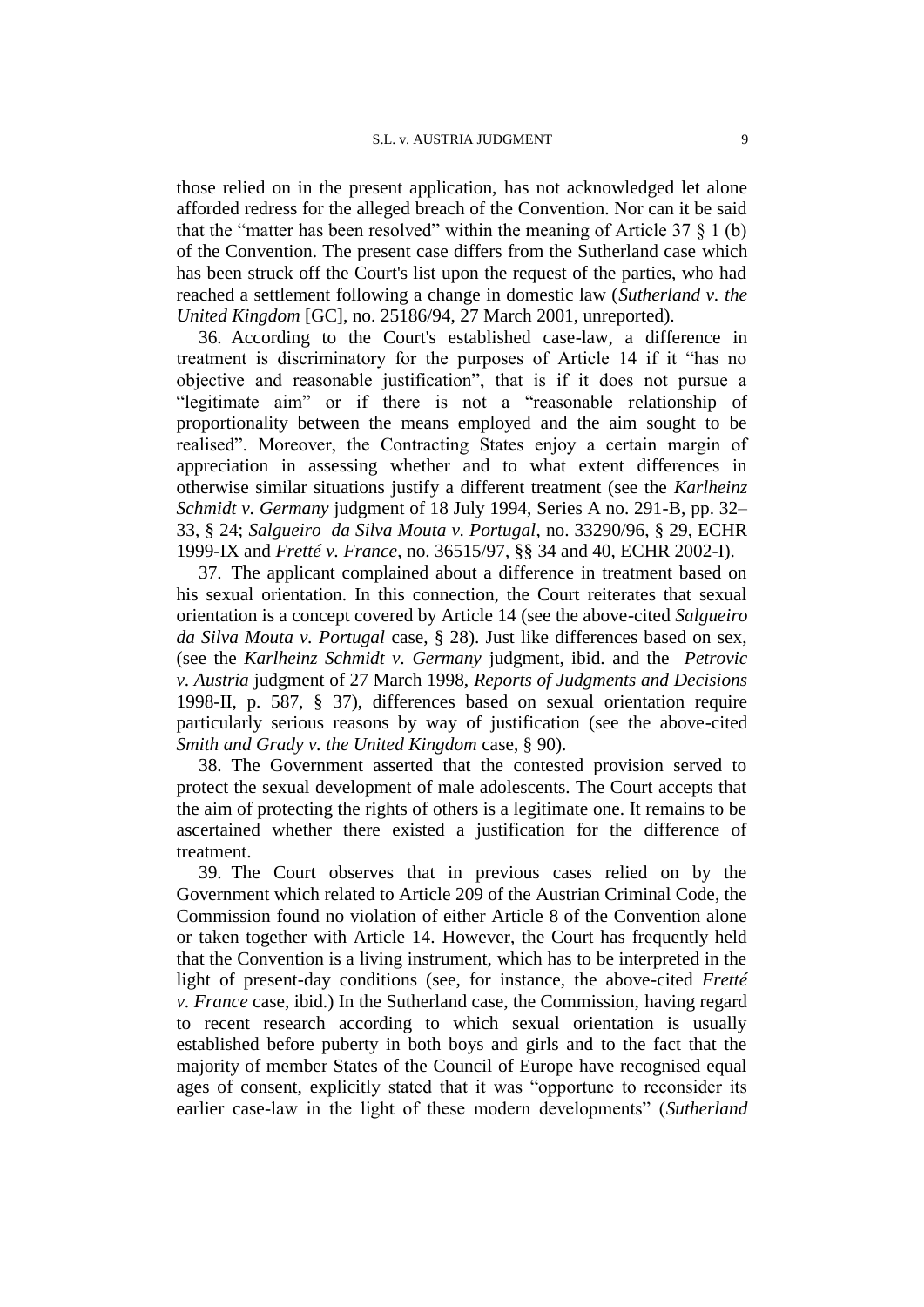*v. the United Kingdom*, Commission's report, cited above, §§ 59-60). It reached the conclusion that in the absence of any objective and reasonable justification the maintenance of a higher age of consent for homosexual than for heterosexual acts violated Article 14 taken together with Article 8 of the Convention (ibid., § 66).

40. Furthermore, the Court considers that the difference between the Sutherland case and the present case, namely that the adolescent partner participating in the proscribed homosexual acts was not punishable, is not decisive. This element was only a secondary consideration in the Commission's report (*ibid*., § 64).

41. What is decisive is whether there was an objective and reasonable justification why young men in the fourteen-to eighteen-year age bracket needed protection against any sexual relationship with adult men, while young women in the same age bracket did not need such protection against relations with either adult men or women. In this connection the Court reiterates that the scope of the margin of appreciation left to the Contracting State will vary according to the circumstances, the subject matter and its background; in this respect, one of the relevant factors may be the existence or non-existence of common ground between the laws of the Contracting States (see, for instance, *Petrovic v. Austria*, cited above, § 38, and *Fretté v. France*, cited above, § 40).

42. In the present case the applicant pointed out, and this has not been contested by the Government, that there was an ever growing European consensus to apply equal ages of consent for heterosexual, lesbian and homosexual relations. Similarly, the Commission observed in the abovementioned Sutherland case that "equality of treatment in respect of the age of consent is now recognised by the great majority of Member States of the Council of Europe" (*ibid*., § 59).

43. The Government relied on the Constitutional Court's judgment of 3 October 1989, which had considered Article 209 of the Criminal Code necessary for avoiding "that a dangerous strain .. be placed by homosexual experiences upon the sexual development of young males". However, this approach has been out-dated by the 1995 Parliamentary debate on a possible repeal of that provision. As was rightly pointed out by the applicant, the vast majority of experts heard in Parliament clearly expressed themselves in favour of an equal age of consent, finding in particular that sexual orientation was in most cases established before the age of puberty and that the theory that male adolescents were "recruited" into homosexuality had thus been disproved. Notwithstanding its knowledge of these changes in the scientific approach to the issue, Parliament decided in November 1996 to keep Article 209 on the statute book.

44. To the extent that Article 209 of the Criminal Code embodied a predisposed bias on the part of a heterosexual majority against a homosexual minority, these negative attitudes cannot of themselves be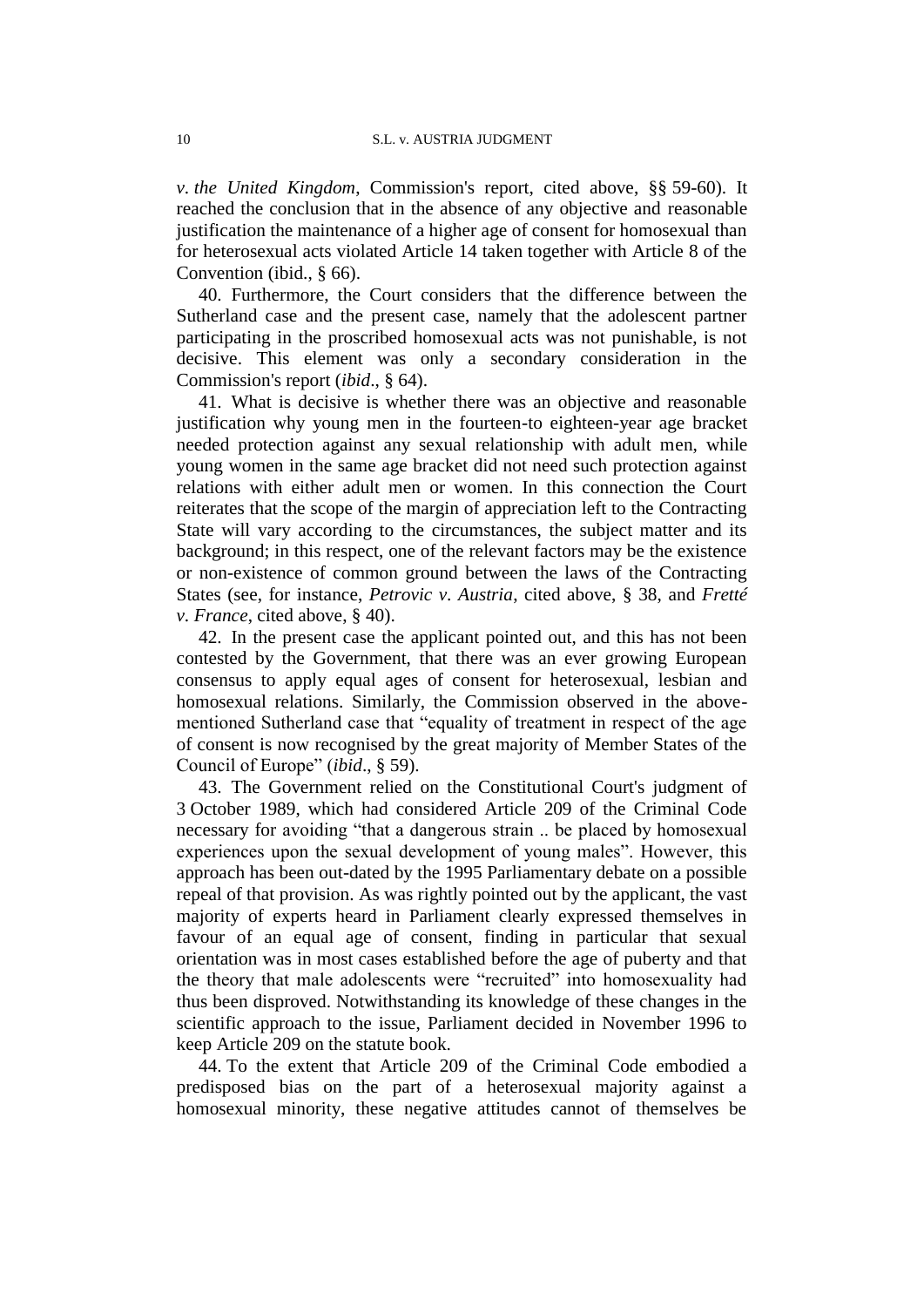considered by the Court to amount to sufficient justification for the differential treatment any more than similar negative attitudes towards those of a different race, origin or colour (see *Smith and Grady v. the United Kingdom*, cited above, § 97).

45. In conclusion, the Court finds that the Government have not offered convincing and weighty reasons justifying the maintenance in force of Article 209 of the Criminal Code.

46. Accordingly, there has been a violation of Article 14 of the Convention taken in conjunction with Article 8.

47. Having regard to the foregoing considerations, the Court does not consider it necessary to rule on the question whether there has been a violation of Article 8 taken alone.

#### II. APPLICATION OF ARTICLE 41 OF THE CONVENTION

48. Article 41 of the Convention provides:

"If the Court finds that there has been a violation of the Convention or the Protocols thereto, and if the internal law of the High Contracting Party concerned allows only partial reparation to be made, the Court shall, if necessary, afford just satisfaction to the injured party."

#### **A. Damage**

49. The applicant requested 1 million Austrian schillings (ATS), equivalent to 72,672.83 euros (EUR) as compensation for non-pecuniary damage. He asserted that he was hampered in his sexual development. He reiterates that he felt particularly attracted by men older than himself but that Article 209 of the Criminal Code made any consensual sexual relationship with men over nineteen years of age an offence. Moreover, Article 209 generally stigmatised his sexual orientation as being contemptible and immoral. Thus, he suffered feelings of distress and humiliation during all of his adolescence.

50. The Government did not comment.

51. The Court observes that, in a number of cases concerning the maintenance in force of legislation penalising homosexual acts between consenting adults, it considered that the finding of a violation in itself constituted sufficient just satisfaction for any non-pecuniary damage suffered (see the *Dudgeon v. the United Kingdom* judgment (just satisfaction) of 24 February 1983, Series A no. 59, pp. 7-8, § 14; the *Norris v. Ireland* judgment of 26 October 1988, Series A no. 142, pp. 21-22, § 50; and the *Modinos v. Cyprus* judgment of 22 April 1993, Series A no. 259, p. 12, § 30).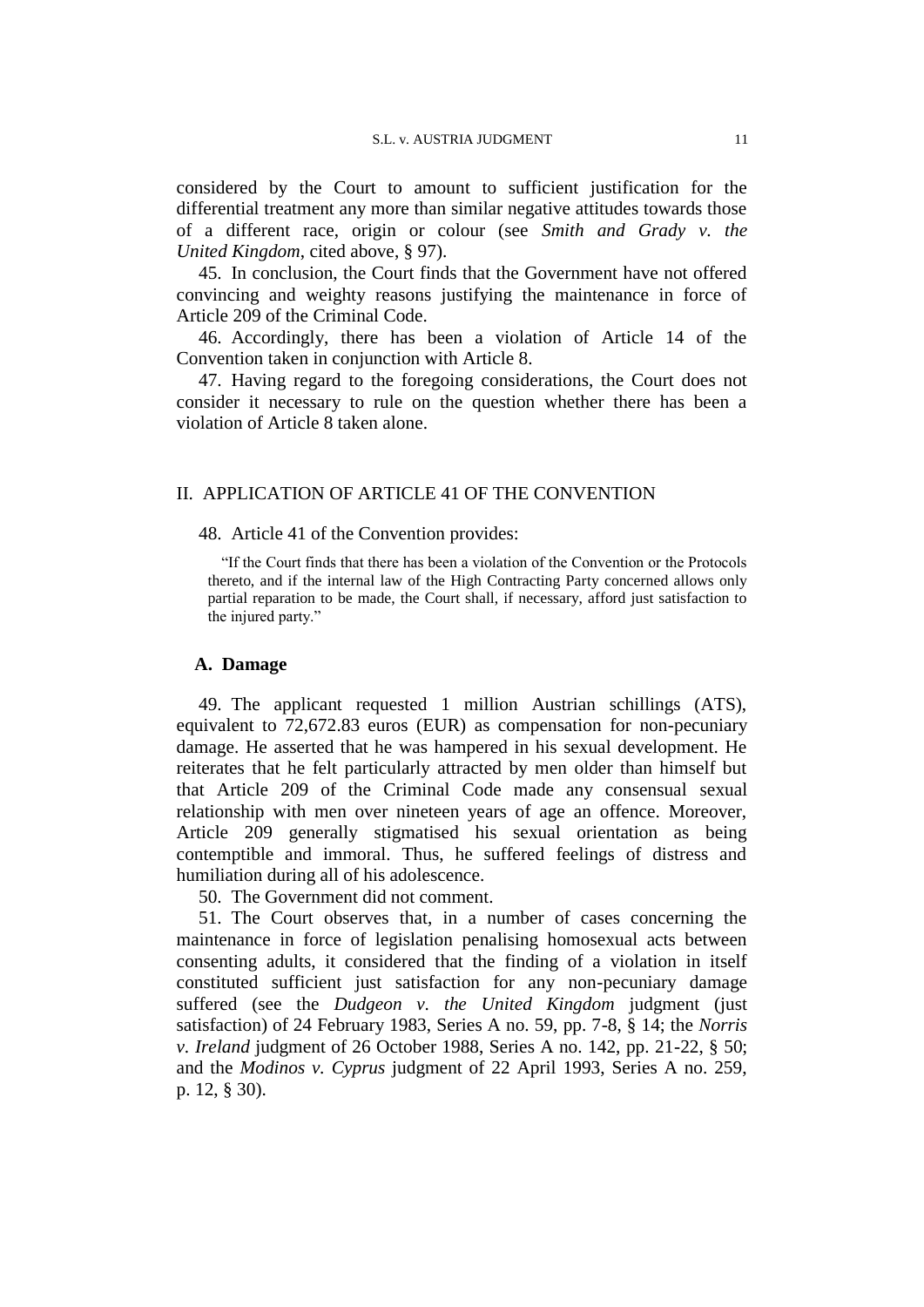52. Nevertheless the Court notes that the judgments in the above-cited cases were given between twenty and ten years ago. The Court considers it appropriate to award just satisfaction for non-pecuniary damage in a case like the present one, even though Article 209 of the Criminal Code has recently been repealed and the applicant has therefore achieved in part the objective of his application. In fact, the Court attaches weight to the fact that the applicant was prevented from entering into relations corresponding to his disposition until he reached the age of eighteen. Making an assessment on an equitable basis, the Court awards the applicant EUR 5,000.

#### **B. Costs and expenses**

53. The applicant requested a total amount of EUR 30,305.34 for costs and expenses incurred in the Strasbourg proceedings.

54. The Government did not comment.

55. The Court finds the applicant's claim excessive. Making an assessment on an equitable basis, the Court awards EUR 5,000 for costs and expenses.

#### **C. Default interest**

56. The Court considers it appropriate that the default interest should be based on the marginal lending rate of the European Central Bank to which should be added three percentage points.

## FOR THESE REASONS, THE COURT

- 1. *Holds* unanimously that there has been a violation of Article 14 taken in conjunction with Article 8 of the Convention;
- 2. *Holds* unanimously that there is no need to rule on the complaints lodged under Article 8 of the Convention alone.
- 3. *Holds*

(a) by 4 votes to 3 that the respondent State is to pay the applicant, within three months from the date on which the judgment becomes final according to Article 44 § 2 of the Convention, EUR 5,000 (five thousand euros) in respect of non-pecuniary damage;

(b) unanimously that the respondent State is to pay the applicant, within three months from the date on which the judgment becomes final according to Article 44 § 2 of the Convention, EUR 5,000 (five thousand euros) in respect of costs and expenses;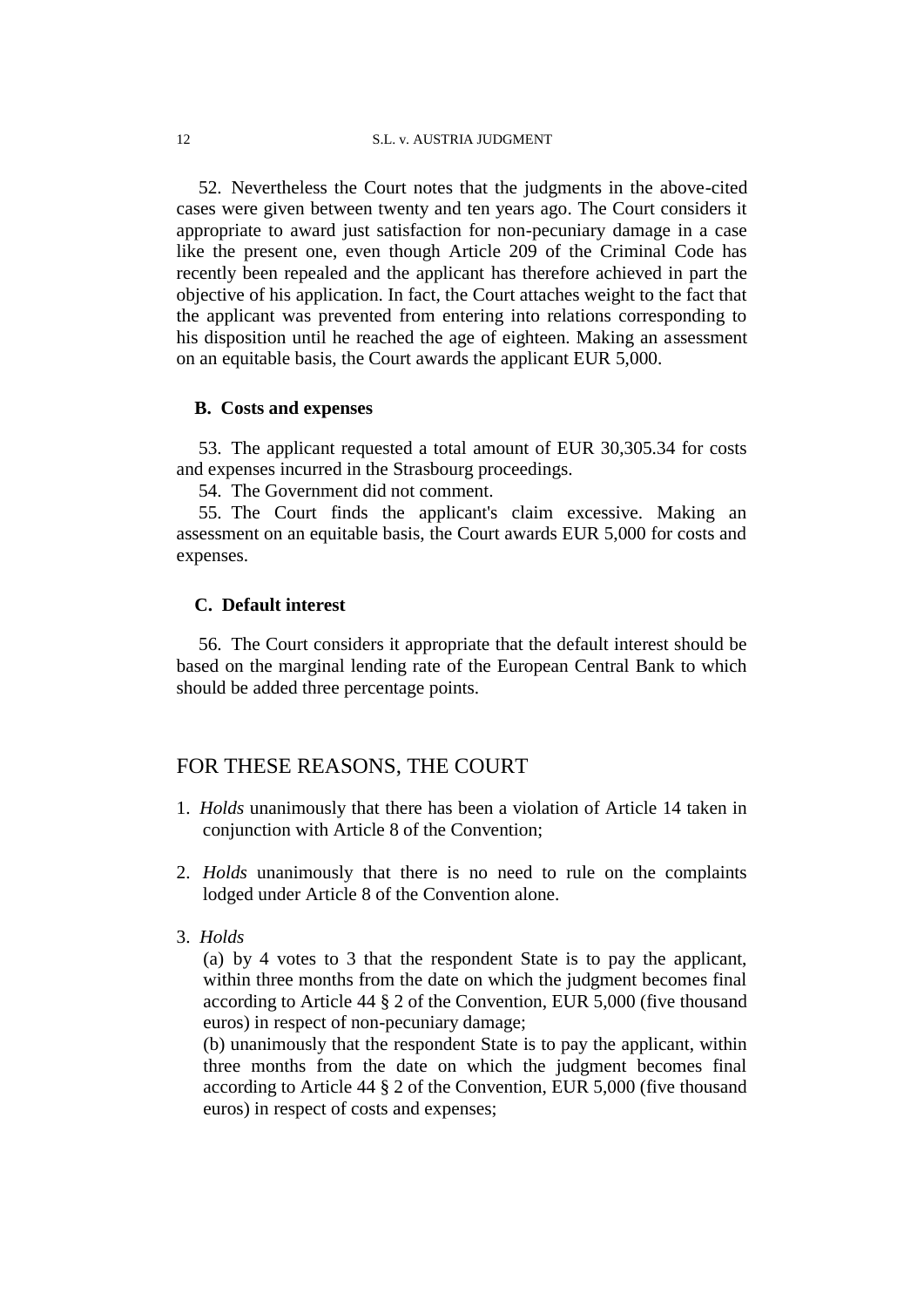#### S.L. v. AUSTRIA JUDGMENT 13

(c) unanimously that from the expiry of the above-mentioned three months until settlement simple interest shall be payable on the above amounts at a rate equal to the marginal lending rate of the European Central Bank during the default period plus three percentage points;

4. *Dismisses* unanimously the remainder of the applicant's claim for just satisfaction.

Done in English, and notified in writing on 9 January 2003, pursuant to Rule 77 §§ 2 and 3 of the Rules of Court.

Søren NIELSEN Christos ROZAKIS Deputy Registrar President

In accordance with Article 45 § 2 of the Convention and Rule 74 § 2 of the Rules of Court, the following separate opinion is annexed to this judgment:

(a) parly dissenting opinion of Mrs Vajić, joined by Mrs Botoucharova and Mr Kovler.

> C.R. S.N.

# PARTLY DISSENTING OPINION OF JUDGE VAJIĆ JOINED BY JUDGES BOTOUCHAROVA AND KOVLER

In the present case I do not share the opinion of the majority on the question of compensation to be awarded to the applicant for non-pecuniary